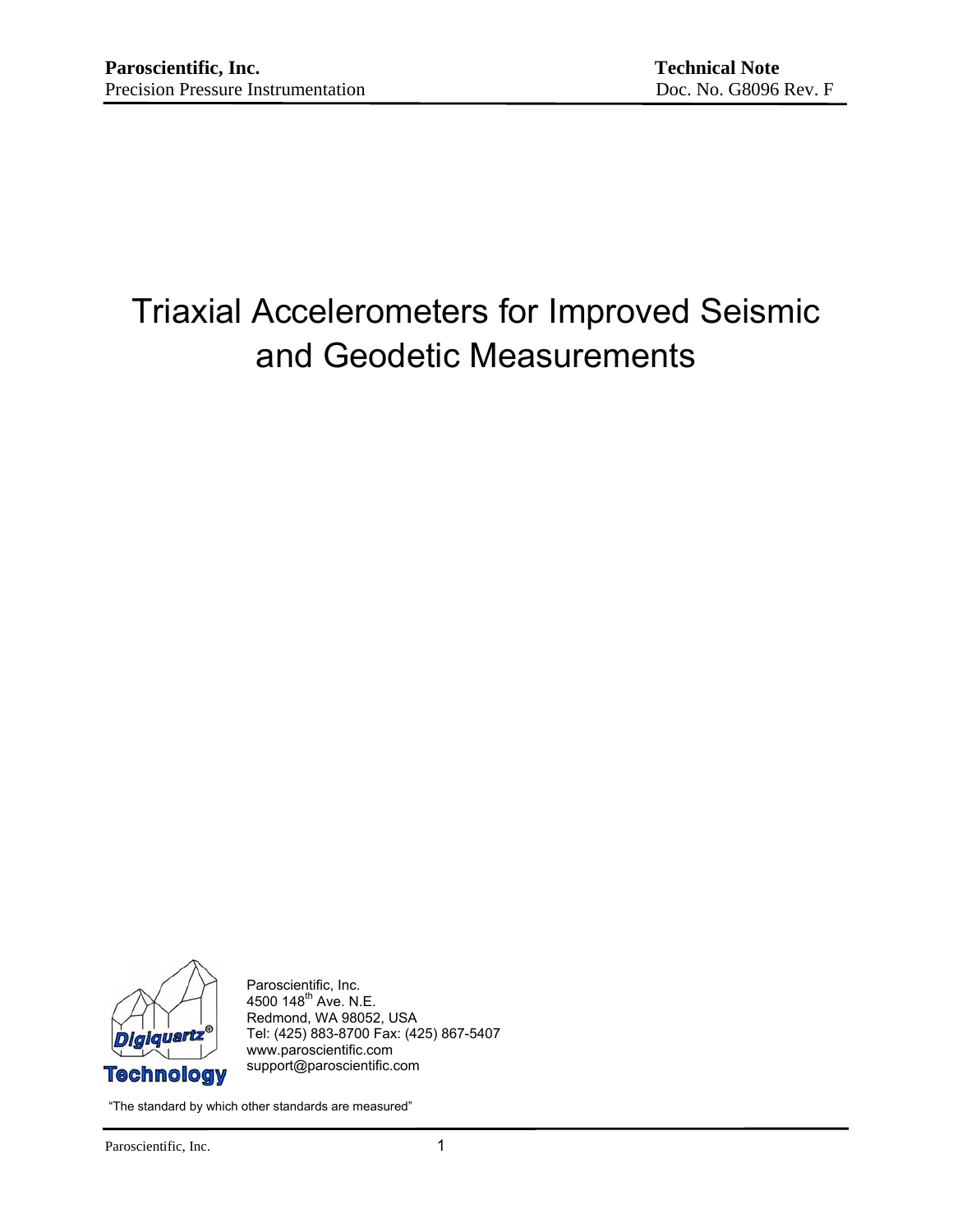# **Triaxial Accelerometers for Improved Seismic and Geodetic Measurements**

#### **Abstract:**

Triaxial Accelerometers have been developed with a full-scale range of several G's, parts-perbillion sensitivity and good long-term stability. The high range eliminates clipping (saturation) and sensitive measurements of tilt can be made without a leveling system. An internal alignment matrix uses the invariance of the Earth's gravity vector as a reference to measure seismic events and resultant earth movements. Improved, high-resolution measurements of earthquakes, tilts, slow-slip and long-term events are possible for phenomena occurring over a time spectrum from fractions of a second to years.

#### **Background:**

Traditional broadband seismometers and tiltmeters do not have the range to measure strong seismic events and traditional strong motion sensors do not have the sensitivity or stability to make good long-term geodetic measurements. Quartz Crystal Triaxial Accelerometers, with partsper-billion resolution, can measure strong earthquakes without clipping and can use the invariance of Earth's 1 G gravity vector as a reference for long-term measurements.

## **Construction, Operation and Performance of Nano-Resolution Accelerometers:**

Quartz crystal resonators (Figure 1) convert analog force inputs to digital outputs with parts-perbillion resolution:

http://www.paroscientific.com/pdf/G8086 Noise Floor of Quartz Crystal Sensors.pdf).



**Figure 1** 

The seismic sensors employ suspended masses as the acceleration-to-force generators (References 1-3). Advanced electronics and frequency counting algorithms enable these inherently-digital sensors to make measurements at about -180dB relative to full scale range.

Paroscientific, Inc. 2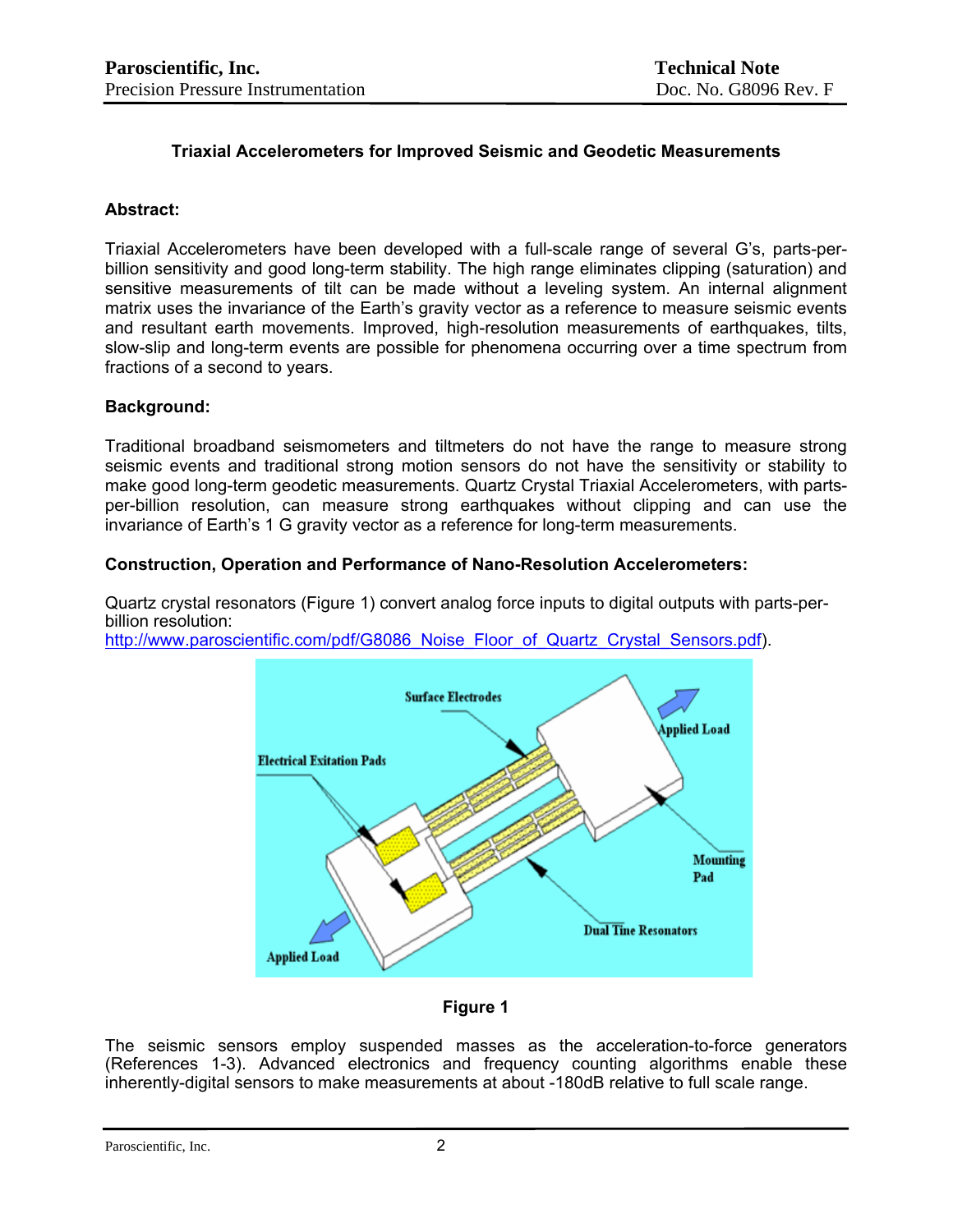Figure 2 shows the experimental power spectral density of an isolated quartz resonator. The 5 stage, low-pass (anti-aliasing) IIR (Infinite Impulse Response) filters attenuate at 100 dB/decade above the selected corner frequency.



## **Figure 2**

The Nano-Resolution Accelerometers are individually calibrated and tested. Coefficients are derived to temperature compensate and linearize the outputs of each accelerometer. Three accelerometers are oriented in nominally orthogonal X, Y and Z positions in a triaxial package. A 24 position tumble test is performed in Earth's 1G gravity field and an alignment matrix is derived to mathematically align the internal orthogonal axes to Cartesian coordinates (See Appendix). This allows the accurate measurements of tilts on each axis without a leveling system. By taking the square root of the sum of the squares (RSS) of the orthogonal acceleration values, Earth's 1G gravity vector can be computed. In the absence of earthquakes, the gravity vector is invariant over time and any changes in the gravity vector can be associated with long-term drift of the accelerometers. In-situ calibration methods can compensate for long-term sensor drift (See: http://www.paroscientific.com/pdf/G8097 Calibration Methods to Eliminate Sensor Drift.pdf) and Reference 4.

Thus high-resolution measurements of earthquakes, tilts, slow-slip and long-term events are possible for phenomena occurring over a time spectrum from fractions of a second to years.

Paroscientific, Inc. 3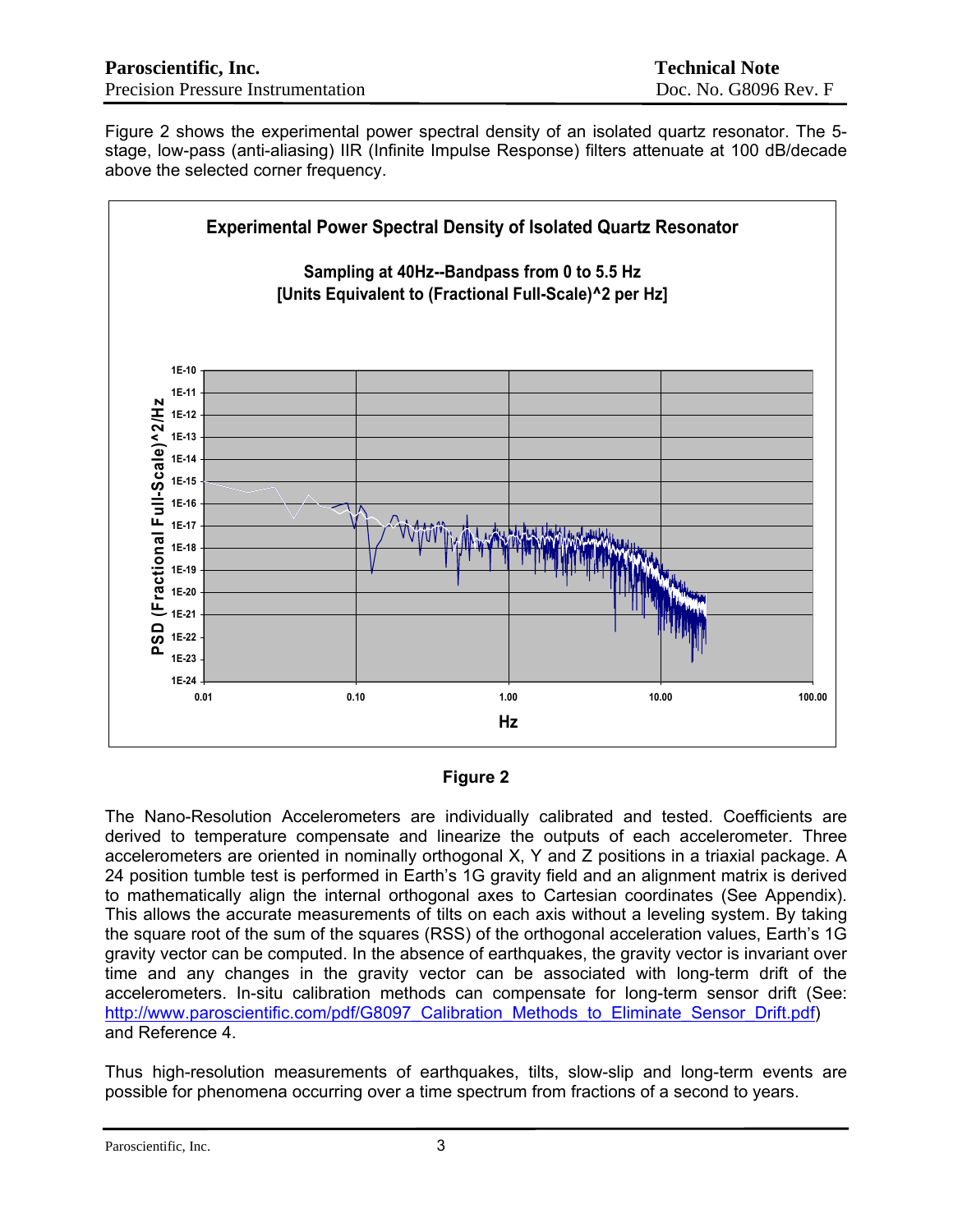# **Experimental Results and Analysis:**

The triaxial package of Nano-Resolution Accelerometers and a data logger were incorporated into an Acceleration Ocean Bottom Seismometer (AOBS) (Reference 5). The AOBS was deployed near the epicenter of the 2011 Tohoku-Oki earthquake from May 2013 to March 2014. Located 35 meters away were a traditional broadband ocean bottom seismometer, differential pressure gauge and ocean bottom tiltmeter. Because the range of the Triaxial Accelerometer is greater than +/- 2 G's on all axes, earthquakes measured with the AOBS never clipped whereas the comparison broadband seismometer and tiltmeters saturated with moderate seismic inputs.

The Nano-Resolution Quartz Resonator Technology allows measurements to parts-per-billion of full scale. Figure 3 is a Power Spectral Density (PSD) plot of the measured gravity vector showing the microseismic peak and noise floor.



## **Figure 3**

Using the alignment matrix allows accurate measurements of seismic signals and tilts on decoupled orthogonal axes. By taking the square root of the sum of the squares (RSS) of the orthogonal acceleration values, the gravity vector can be computed and compared to the static value of Earth's "invariant" 1G gravity value at the deployment site.

The importance of using the aligned values of measured accelerations is illustrated in Figure 4 where earthquake signals are plotted with and without the alignment matrix. Without the alignment matrix (red), there appears to be a shift in the measured G vector. The aligned measurement (blue) is invariant before and after the earthquake and a "true" measure of acceleration and tilt is obtained on the orthogonal axes.

Paroscientific, Inc. 4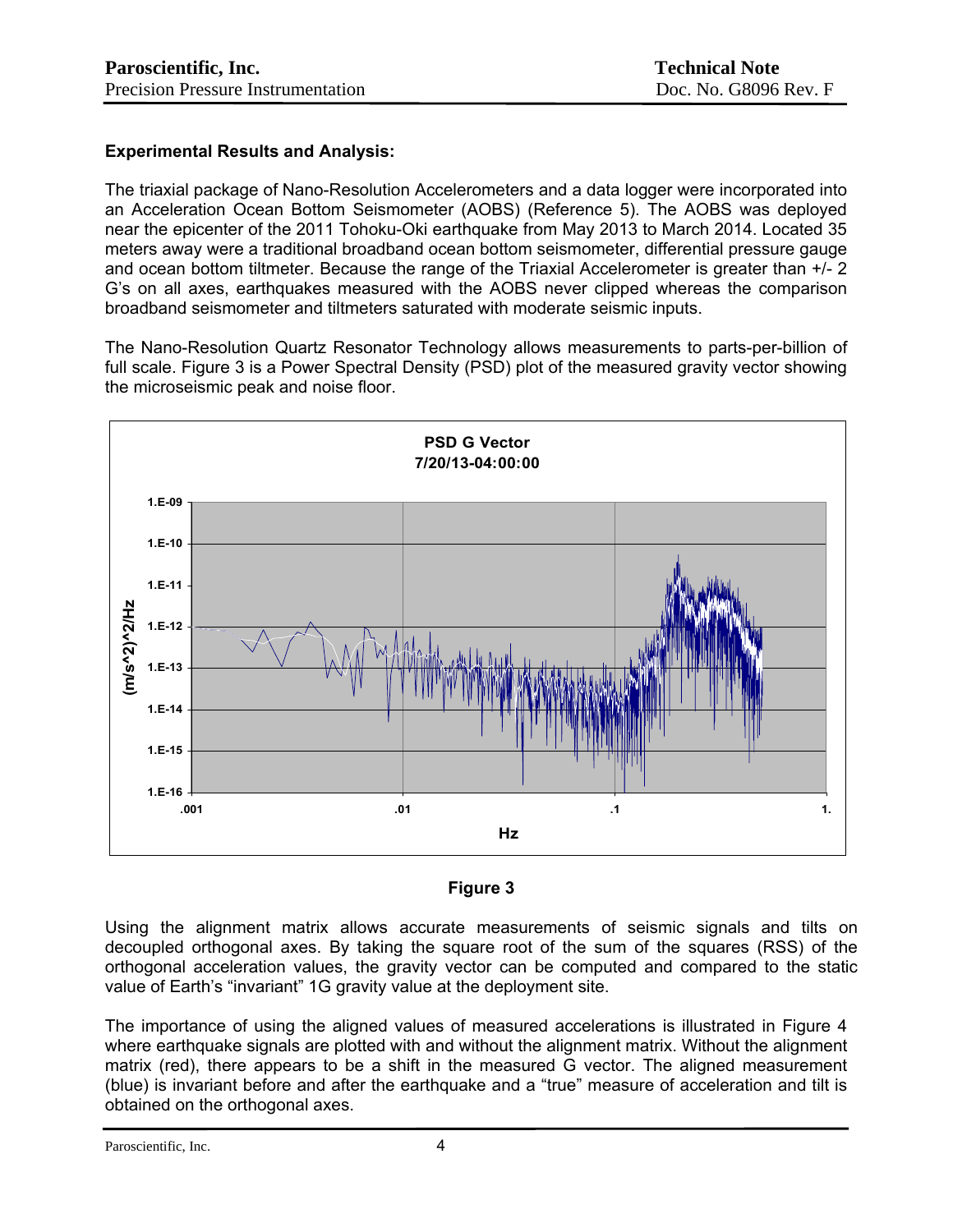## **Paroscientific, Inc.** Technical Note Precision Pressure Instrumentation Doc. No. G8096 Rev. F





Figure 5 plots the long-term drift of the measured gravity vector. The residuals of a mathematical fit are a few parts-per-million (ppm) of the 20 m/sec^2 full scale range. An in-situ calibration method has been developed (Reference 4).



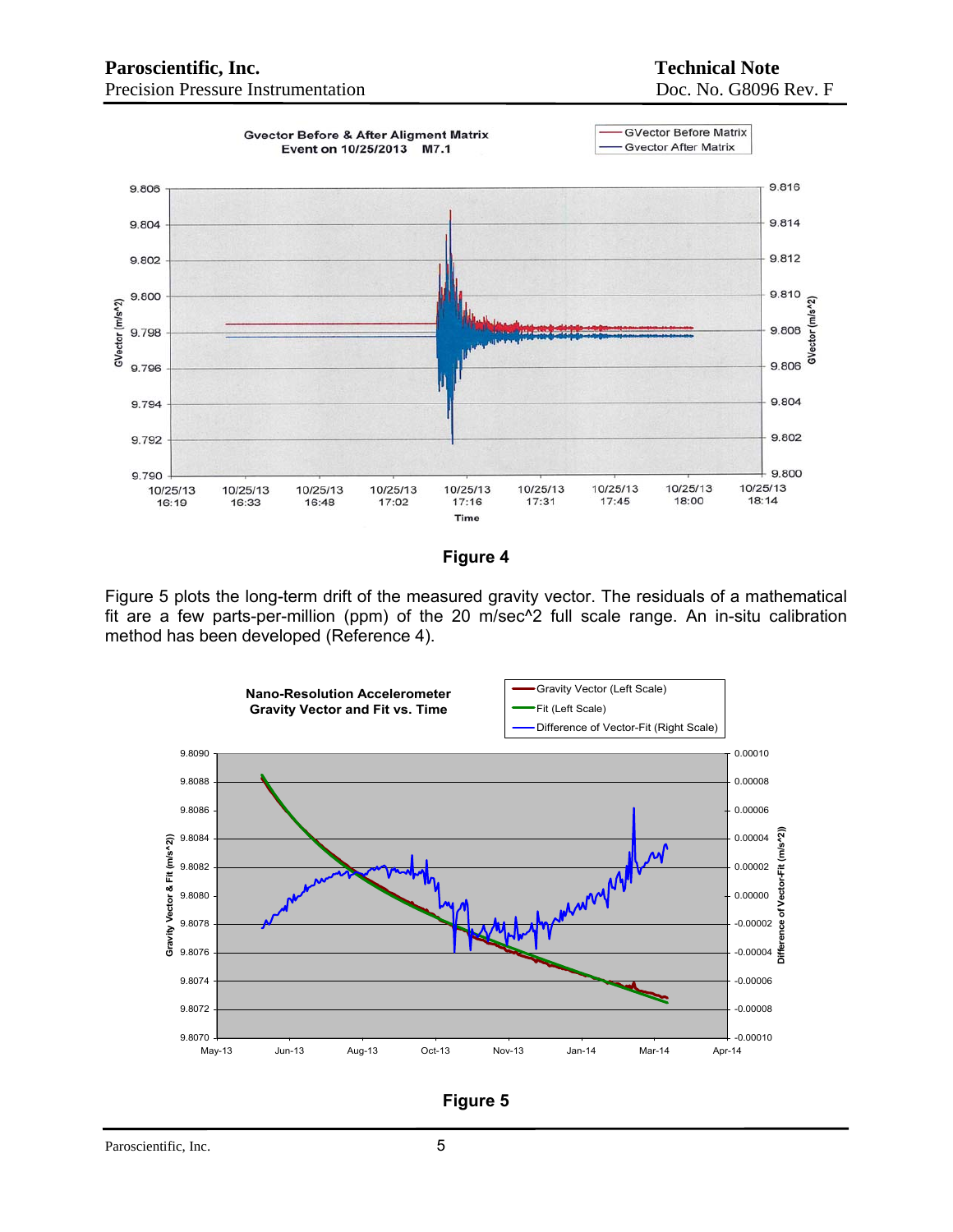Reference 6 describes a new tool to measure Acceleration, Pressure & Temperature (APT). Seismic and tilt measurements made with the Quartz Triaxial Accelerometer are compared to a broadband seismometer in Figure 6.



## **Figure 6**

## **Calculation of Horizontal Tilts Referenced to Earth's Gravity Plumb Line**

The triaxial accelerometer is calibrated with an internal alignment matrix to ensure the three axes are orthogonal to each other (See Appendix). These internal axes are labeled X, Y, Z according to the convention shown in Figure 1 of the Appendix. Nano-resolution processing electronics from Paroscientific and Quartz Seismic Sensors provide linear, temperature-compensated, **aligned**, values of X, Y, Z and total Vector accelerations. Measurements of earth movements from coseismic events and the passage of frontal bores are described in Reference 5. The plots in Figure 7 show tilt measurements due to tidal loading and nearby gas venting (Reference 6).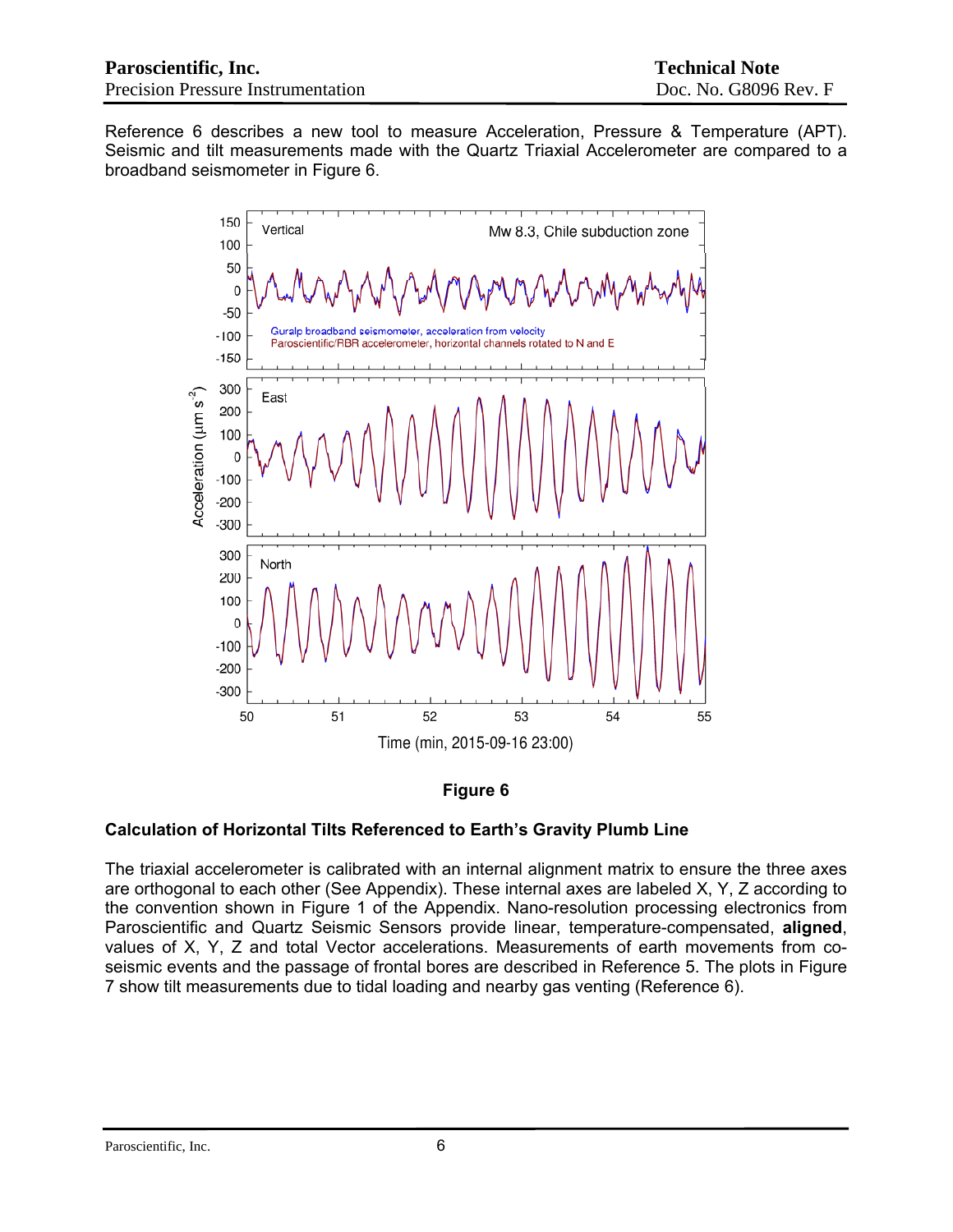

Longer-term geodynamic signal (at time of nearby gas venting activity) **NC89** 



#### **Figure 7**

There is a different set of external axes that relates the internally aligned axes of the Triaxial Accelerometer to the orientation on the platform on which it is mounted. The external platform axes can be defined by geometry and a compass. Tilting of the platform changes the values of the components of Earth's gravity vector on all 3 axes. The acceleration outputs on the horizontal axes are the 1G vector multiplied by the sine of the angle between the vertical component of the horizontal axes of the sensor and the external Cartesian axes referenced to the seafloor. The acceleration output on the vertical axis is the +1G vector multiplied by the cosine of the angle between the vertical axis of the sensor and the true +1G plumb line. AX, AY, and AZ are the acceleration outputs from each orthogonal axis and V is the local gravity vector, calculated as  $V =$ **√** (AX**<sup>2</sup>** + AY**<sup>2</sup>** + AZ**<sup>2</sup>** ). The initial angles of the platform for X (Horizontal East), Y (Horizontal North), and Z (Vertical Up) are calculated from the components of the G vector, V, along X, Y, and Z: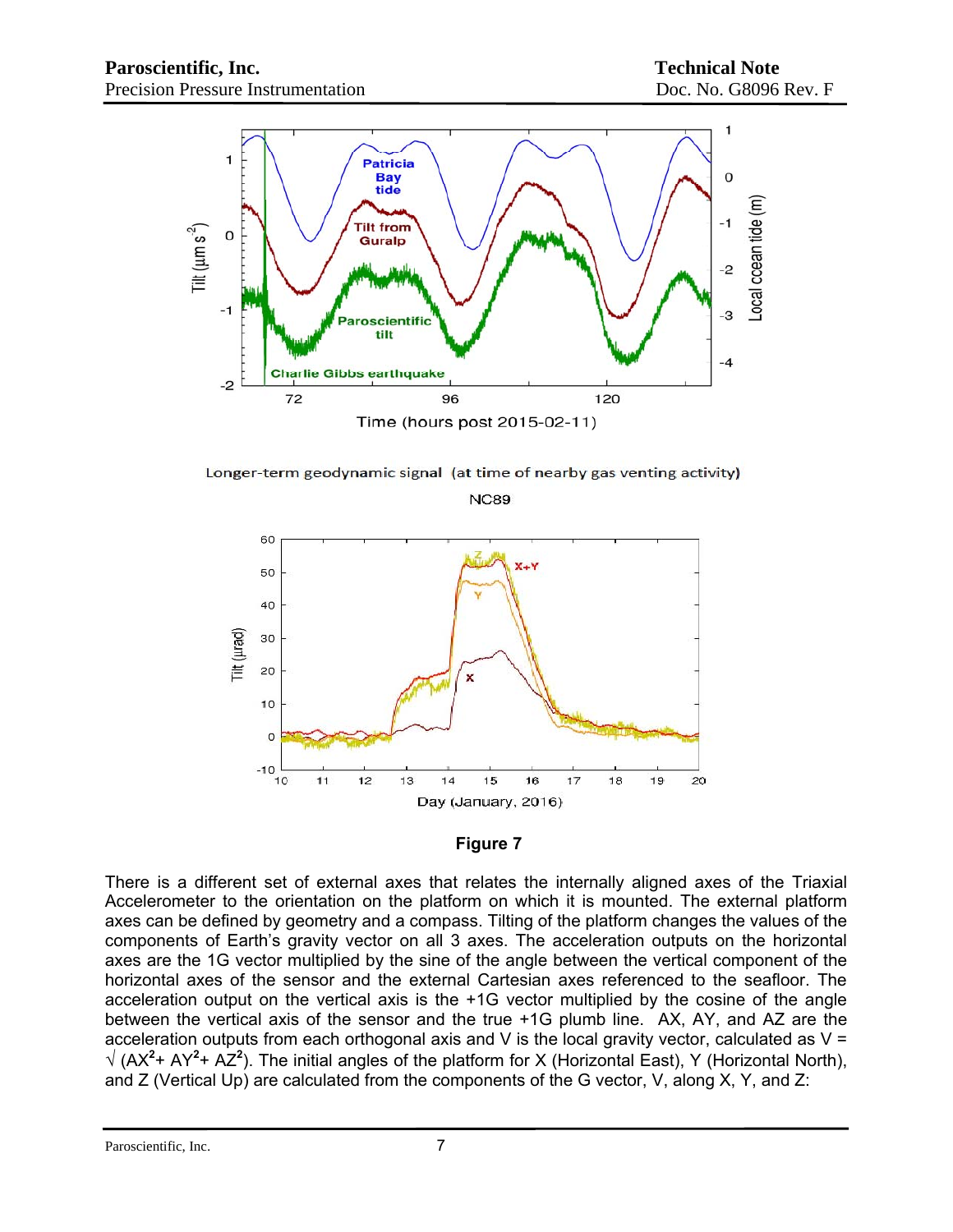$AX = V \sin(\theta x) = V \sin$  [Initial Angle for X (Horizontal East)]  $AY = V \sin(\theta_V) = V \sin$  [Initial Angle for Y (Horizontal North)]  $AZ = V \cos(\theta_z) = V \cos$  [Initial Angle for Z (Vertical Up)]

One way to calculate the relative changes (tilts =  $\Delta\theta$ ) in each axis is to differentiate the above:

| $\Delta AX = [V\cos(\theta x)] \Delta\theta x$       | Tilt for X (Horizontal East) = $\Delta \theta x = \Delta A X I (V \cos(\theta x))$ |
|------------------------------------------------------|------------------------------------------------------------------------------------|
| $\Delta$ AY = [Vcos (θy)] $\Delta$ θy                | Tilt for Y (Horizontal North) = $\Delta\theta$ y = $\Delta$ AY/(Vcos( $\theta$ y)) |
| $\Delta$ AZ = -[Vsin ( $\theta$ z)] $\Delta\theta$ z | = $\Delta\theta$ z = - $\Delta$ AZ/(Vsin( $\theta$ z))<br>Tilt for Z (Vertical Up) |

**Example**: The readings for a Triaxial Accelerometer deployed on the seafloor were:

| Date                   | AX $\text{Im/s}^2$ | $AY$ [m/s <sup>2</sup> ] | AZ<br>$\mathsf{Im/s}^2$   | Vector $\text{[m/s}^2\text{]}$ |
|------------------------|--------------------|--------------------------|---------------------------|--------------------------------|
| 7/1/17<br><b>Start</b> | 0.50386            | - 0.49723                | 9.77445                   | 9.80006                        |
| 5/1/18<br>End          | 0.46153            | $-0.51759$               | 9.77549 (Drift Corrected) | 9.80006                        |

The starting angles and subsequent tilts for X, Y, & Z are calculated from the above equations.

The starting angles of each axis and the changes in acceleration (End – Start) are:

| $\theta$ x = sin <sup>-1</sup> (AX/V) = <b>0.05144 rad</b>              | $\Delta$ AX = - 0.04233 m/s <sup>2</sup> |
|-------------------------------------------------------------------------|------------------------------------------|
| $\theta$ <sub>y</sub> = sin <sup>-1</sup> (AY/V) = - <b>0.05076 rad</b> | $\Delta$ AY = - 0.02036 m/s <sup>2</sup> |
| $\theta$ <sub>z</sub> = cos <sup>-1</sup> (AZ/V) = <b>0.07230 rad</b>   | $\Delta$ AZ = 0.00104 m/s <sup>2</sup>   |

The tilts for each axis are:

∆θx = ∆AX**/**(Vcos(θx)) = -0.04233/(9.80006\*cos(0.05144)) = **- 0.00432 rad**  ∆θy = ∆AY**/**(Vcos(θy)) = -0.02036/(9.80006\*cos(-0.05076)) = **- 0.00208 rad** ∆θz = -∆AZ**/**(Vsin(θz)) = 0.00104/(9.80006\*sin(0.07231)) = **- 0.00147 rad** 

The angle of the horizontal X-Y plane =  $\theta_{HP} = \sqrt{(9x^2 + 9y^2)}$ .

The angles at the start are:  $\theta$ x (start) = 0.05144 rad and  $\theta$ y (start) = - 0.05076 rad.

The angles at the end equal the starting angles plus the subsequent tilts: θx + ∆θx = 0.04721 and θy + ∆θy = - 0.05284

The tilt of the X-Y horizontal plane, Δθ<sub>HP</sub>, relative to the plumb line gravity vector is calculated as the angle of the plane at the end minus the angle of the plane at the start:

|  |  |  |  | $\Delta\theta_{HP} = \sqrt{(9x + \Delta\theta x)^2 + (9y + \Delta\theta y)^2} - \sqrt{(9x^2 + \theta y^2)} = 0.07079$ rad - 0.07226 rad = -0.00147 rad |
|--|--|--|--|--------------------------------------------------------------------------------------------------------------------------------------------------------|
|--|--|--|--|--------------------------------------------------------------------------------------------------------------------------------------------------------|

|                                                       | X (rad)   | (rad)      | (rad)     | <b>Horizontal Plane</b><br>(rad) |
|-------------------------------------------------------|-----------|------------|-----------|----------------------------------|
| Starting Angle $(\theta)$ on 7/1/17                   | 0.05144   | - 0.05076  | 0.07230   | 0.07226                          |
| Overall tilt ( $\Delta\theta$ ) from 7/1/17 to 5/1/18 | - 0.00432 | $-0.00208$ | - 0.00147 | - 0.00147                        |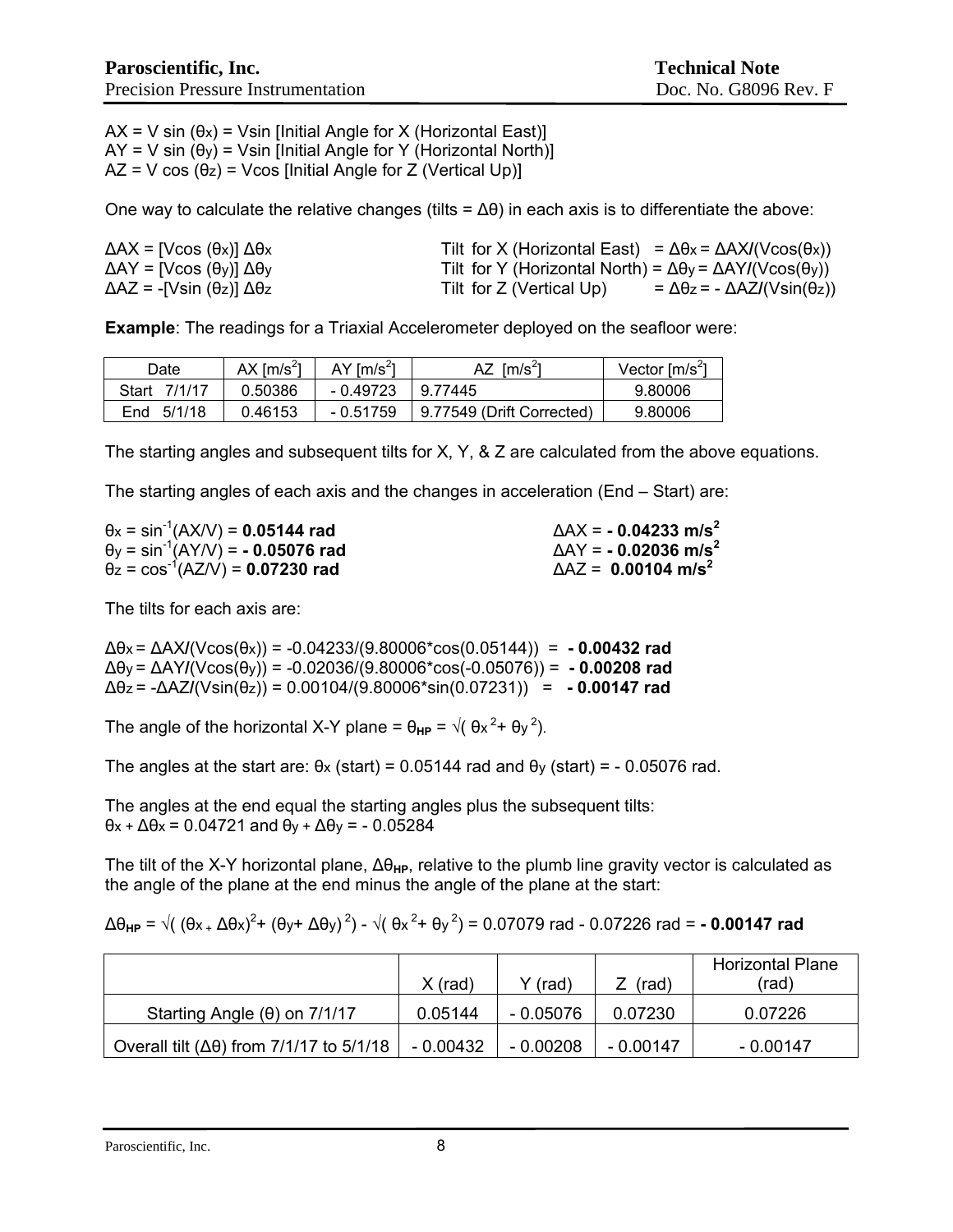# **Strap-down Gravimeter Tests**

Tests were run on a Quartz Crystal Triaxial Accelerometer to determine its suitability for use as a strap-down gravimeter for AUV gravity surveys. The performance goal was to measure gravity to better than 1 mGal/day with a +/- 3G full-scale triaxial accelerometer. The outputs from the Nano-Resolution processing electronics were aligned values of X, Y, Z, and Total Vector accelerations as well as sensor temperature. The IIR filter was set at IA =13 (0.16 Hz corner frequency). Data was logged at 1 Hz and analyzed at 1 minute intervals with 60 seconds averages. Figure 7 shows the measured gravity vector and sensor temperature versus date/time. A linear correction was made for residual thermal errors caused by up to 2 degrees C variation. A linear correction was made for daily drift.





## **Conclusions:**

Triaxial Accelerometers have been developed with a full-scale range of several G's, parts-per-billion sensitivity and good long-term stability. The high range eliminates clipping (saturation) and sensitive measurements of tilt can be made without a leveling system. An internal alignment matrix uses the invariance of the Earth's gravity vector as a reference to measure seismic events and resultant earth movements. The Triaxial Accelerometers play a key role in sensor modules that have been developed for both disaster warning and geodetic measurements. The instrumentation package includes deep-sea absolute pressure gauges, a triaxial accelerometer, and nano-resolution processing electronics. An in-situ calibration system eliminates pressure sensor drift. In addition to making the seismic and tilt measurements, the Triaxial Accelerometer outputs are used to eliminate the orientation sensitivity of the pressure gauges. The SOS modules work on cabled systems (both internally and externally mounted), in remote ocean bottom recorders, and in underwater vehicles (See: [http://www.paroscientific.com/pdf/P20\\_Seismic\\_Oceanic\\_Sensors\\_\(SOS\).pdf\)](http://www.paroscientific.com/pdf/P20_Seismic_Oceanic_Sensors_(SOS).pdf).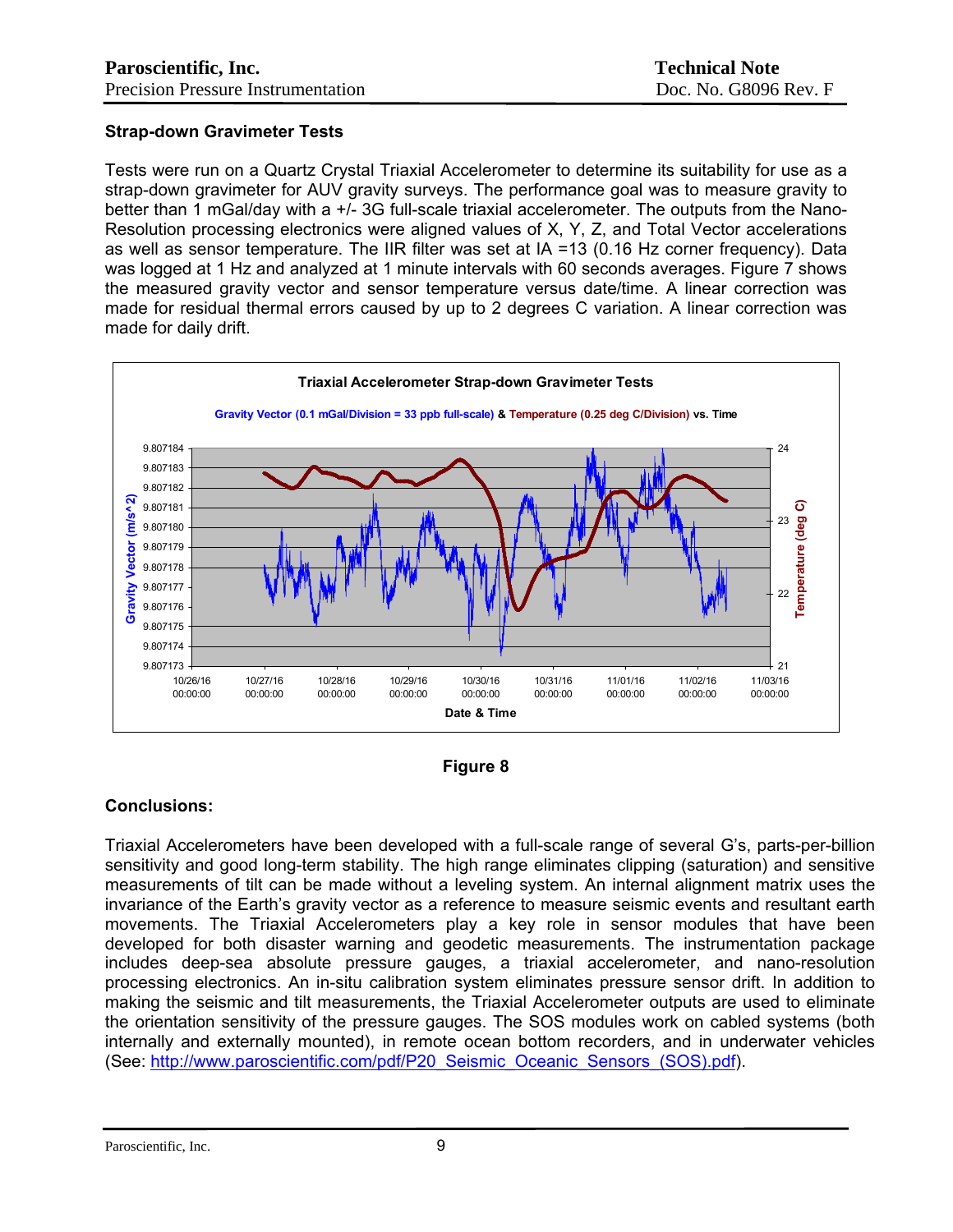#### **Acknowledgements:**

We would like to acknowledge the excellent work of Y. Fukao, H. Sugioka, A. Ito, and H. Shiobara for developing new Acceleration Ocean Bottom Seismometers (AOBS) and E.E. Davis, J. Paros, G. Johnson, M. Heesemann, and R. Meldrum for developing new Acceleration, Pressure & Temperature (APT) tools that use the Quartz Triaxial Accelerometers described in this paper.

#### **References:**

[1] J. M. Paros, T.P. Schaad, "Digital Angular Rate and Acceleration Sensor", U.S. Patent 6.595.054 B2, July 22, 2003

[2] T. P. Schaad, J. M. Paros, "Triaxial Acceleration Sensor", U.S. Patent 6,826,960 B2, Dec. 7, 2004

[3] J.M. Paros, T. P. Schaad, "High Resolution Digital Seismic and Gravity Sensor and Method", U.S. Patent 8,616,054 B2, Dec. 31, 2013

[4] J.M. Paros, "Triaxial Acceleration Assembly and In-situ Calibration Method for Improved Geodetic and Seismic Measurements", U.S. Patent 9,645,267 B2, May 9, 2017

[5] Fukao, Y., H. Sugioka, A. Ito, H. Shiobara, J. M. Paros, and R. Furue, "Sensing of upslope passages of frontal bores across the trench slope break of the Japan Trench", (2016), J. Geophys. Res. Oceans, 121, doi: [10.1002/2015JC011432](http://dx.doi.org/10.1002/2015JC011432).

[6] Earl E. Davis, Martin Heesemann, Joseph J. Farrugia, Greg Johnson, Jerome Paros; APT: An Instrument for Monitoring Seafloor Acceleration, Pressure, and Temperature with Large Dynamic Range and Bandwidth. *Bulletin of the Seismological Society of America (Feb 2019)*; 109 (1): 448–462. doi: [https://doi.org/10.1785/0120180132.](https://doi.org/10.1785/0120180132)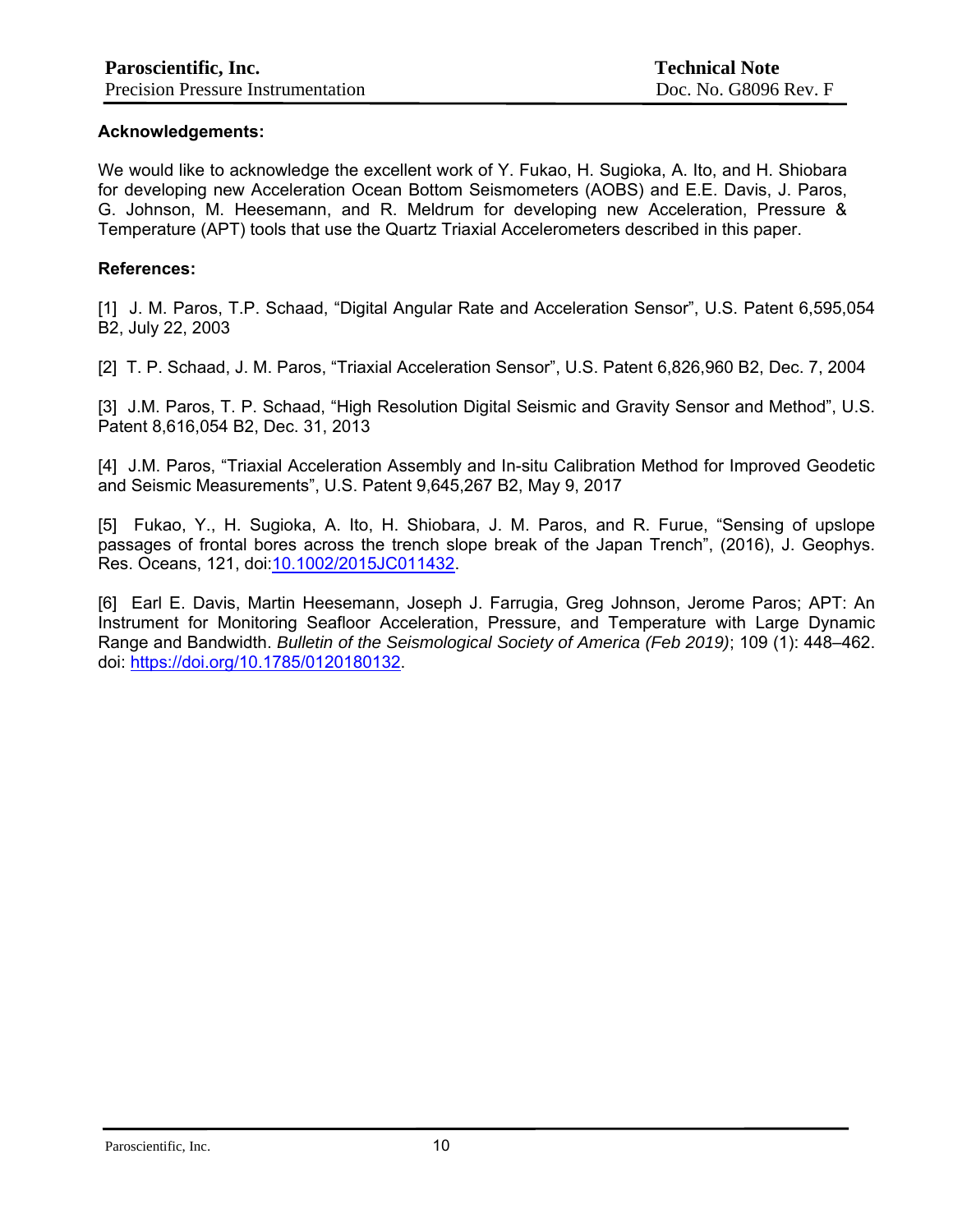# **Appendix**

# **Aligning the Triaxial Accelerometer to Cartesian Coordinates**

#### **Abstract:**

The Quartz Triaxial Accelerometer consists of three single-axis accelerometers mounted in a triaxial arrangement such that each component is near an orthogonal x, y, z axis. After factory calibration, an alignment matrix is calculated that provides the outputs along true orthogonal Cartesian axes with outputs ax, ay, az (See Figure 1). As a result, the magnitude of the total g vector is constant in any placement of the triax. If the triax were positioned such that ax=0 and ay=0 (horizontal axes), az (vertical axis) would be exactly the total g value (points directly along the gravitational pull). In most deployments, and absent an elaborate positioning apparatus, the outputs are not exactly along cardinal directions (up/down, east/west, north/south). The outputs can be rotated with matrix algebra to derive outputs into any other orthogonal frame. Here we use the aviation language of pitch, roll, and yaw to describe the method and how to calculate the three angles of rotation. A proper external alignment rotation will eliminate the cross-axis sensitivity both statically (tilts under gravity) and dynamically (i.e. vibrations along cardinal directions).

## **Background:**

Traditional analog seismometers came in two varieties: horizontal and vertical. The latter was more difficult to construct and often less sensitive, or with a different frequency response. To make them equal, Streckeisen introduced the STS-2 broadband seismometer with three identical components that were positioned in a triad with inclination of 54.7 degrees each (Reference Havslov, p. 69). The three outputs are then rotated electronically and recombined with a 3x3 matrix to x, y, z components.

Similarly, the Quartz Triaxial Accelerometer consists of three identical single-axis accelerometers with the same scale factor and frequency response, arranged in a nearly, but not exactly, orthogonal triad. Since the full scale exceeds earth's gravity, it can be placed in any orientation without a leveling system. A proper 3-dimensional matrix rotation recombines the outputs with a digital data processor into x, y, z components.

#### **Internal and External Alignment Matrices:**

There are two matrix manipulations necessary to arrive at the final result. The first matrix is calculated by the manufacturer to provide outputs ax, ay, az that are orthogonal. This is referred to as an "internal" alignment matrix. The internal alignment does not guarantee that if the triax is placed on a level surface that the horizontal axes are exactly zero (the typical internal alignment is within about 1 degree or less).

For the external alignment, the triax could be physically positioned to be exactly horizontal. This could be accomplished with two leveling screws that are turned until both ax and ay are exactly zero. If the nominal z direction is up, the az component will then show the full g magnitude as it is exactly aligned with the vertical direction (as defined by the g vector). Leveling in the horizontal direction is accomplished by adjusting two small angles (called pitch and roll below) with the net result that the polar angle of the az direction is adjusted to zero.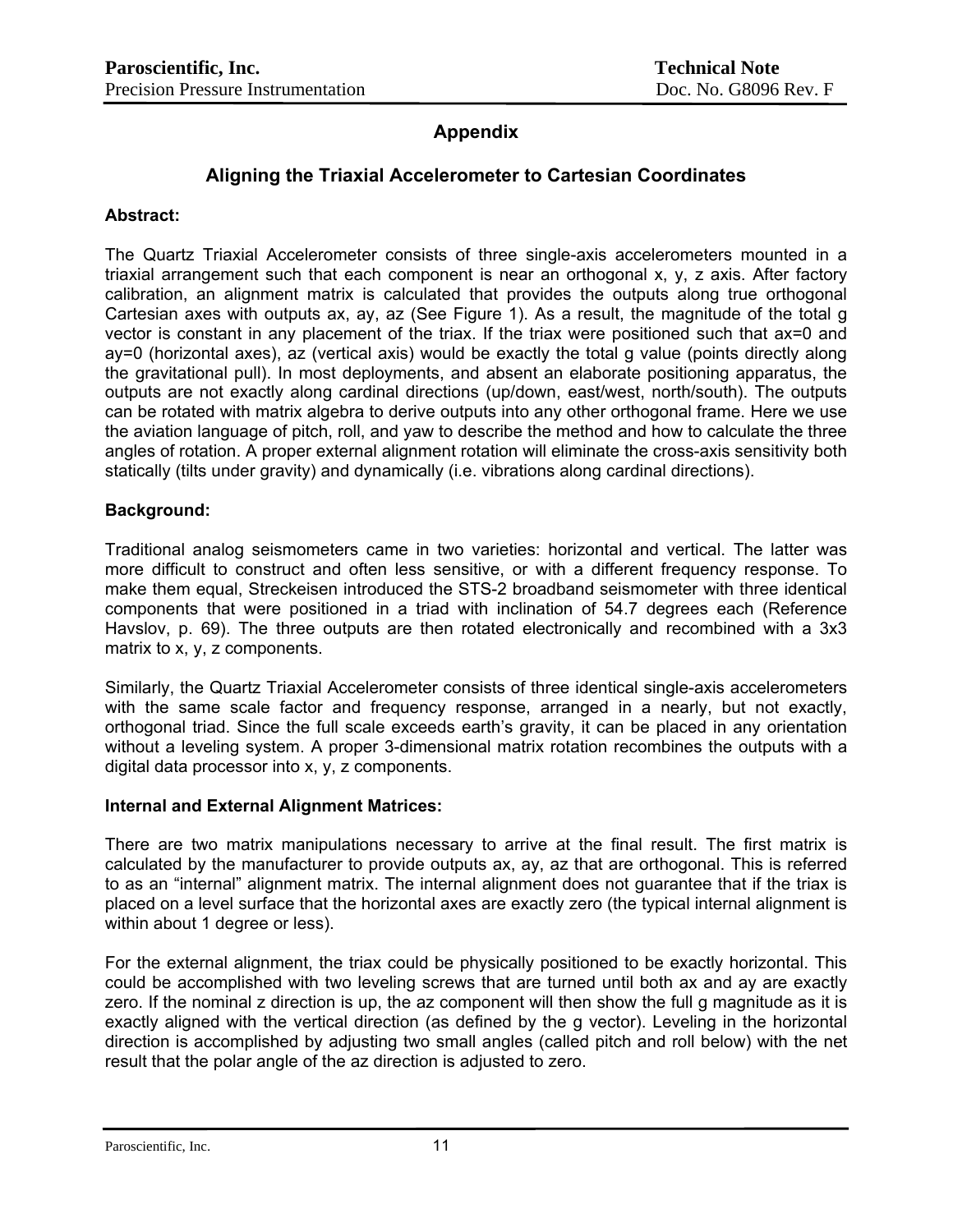| Paroscientific, Inc.                      | <b>Technical Note</b> |
|-------------------------------------------|-----------------------|
| <b>Precision Pressure Instrumentation</b> | Doc. No. G8096 Rev. F |

That leaves the azimuthal adjustment. For illustration, it is assumed that the ax component is pointing towards east and the ay component towards north (but that's only a convention). The ax, ay outputs are not exactly aligned with cardinal directions (typically off by 1 deg or less) and the g vector is of no help. Now we need a known vibration in the horizontal plane such that we can physically turn the sensor in the azimuth until it is aligned. This could be accomplished with a precisely aligned x/y shake table. An easier method involves using a 90 degrees bracket and rotating the sensor 90 degrees in the x-y plane to place ay near vertical. The sensor could then be physically rotated in the x-y plane until ax=0 and repositioned horizontally.

#### **Roll and Pitch Correction in Matrix Form:**

A three-dimensional rotation can be specified in a number of ways. Generally it involves three Euler angles that are rotated one at a time while holding the other two fixed. Because of different conventions, the sign (or direction) of angles must be carefully checked. Here we are using common terms from avionics. The pitch, roll, and yaw angles are illustrated in Figure 1.

Here we define the z direction as vertical (up) along the gravitational direction. Note that even though gravity pulls down (exerts a force on the proof mass of the accelerometer), the sensor frame accelerates upwards and the az output is positive (near 9.8 m/s/s). If there is added acceleration in the z direction, then az increases. This is best visualized in an elevator – our weight increases as we accelerate upwards.



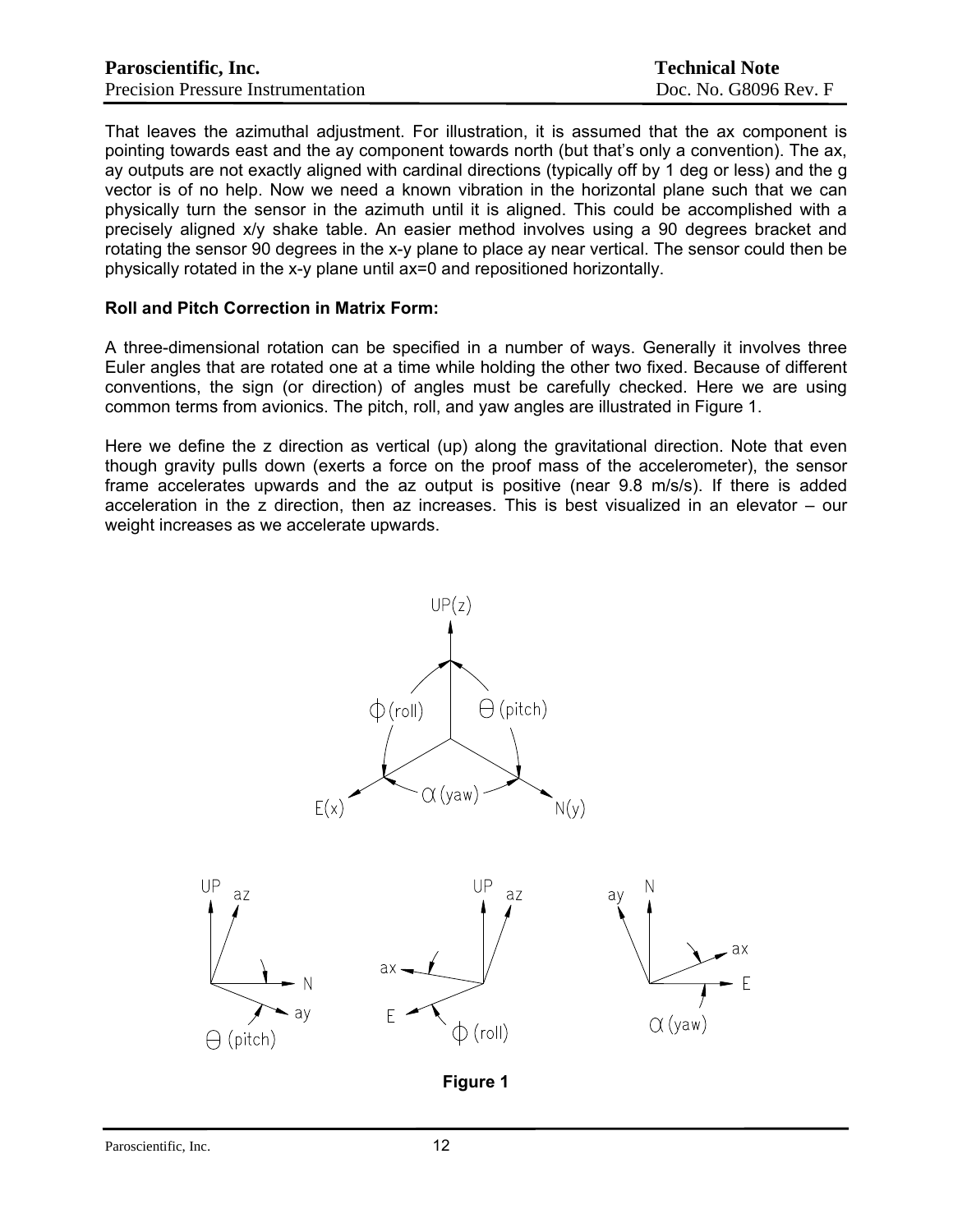The nominal horizontal directions in a right-handed frame are x along the east  $(E)$  direction and y along the north (N direction). Here we define the pitch along the y direction. The pitch angle θ is defined in the y-z plane (rotation about the x axis). If ay is positive the pitch angle is also positive (upwards). In the y-z plane, the rotation matrix is calculated from the pitch angle θ:

The new vector components are

ay' = ay cos θ – az sin θ  $az' = av \sin \theta + az \cos \theta$ 

The goal is to align the pitch to zero. Setting ay'=0 gives: ay cos  $\theta$  = az sin  $\theta$  and tan  $\theta$  = ay/az

Hence the pitch angle θ is the arctangent of the ratio ay/az. This ratio is simply the static output of the accelerometer. As an example: If the measured outputs (in earth's gravity) are az= 9.7965 m/s/s, ay=-0.1234 m/s/s, then θ=-0.7217 deg. (pitch is negative - down in the north direction).

Next we define the roll in analogous fashion in the x-z plane (rotation about the y axis). The roll angle  $\alpha$  is positive if the ax output is positive (upwards in the east direction). The rotation matrix for this second operation is:

 $ax' = ax \cos \phi - az \sin \phi$  $az' = ax \sin \phi + az \sin \phi$ 

Again, the goal is ax'= 0 (no roll), hence tan  $\phi$  = ax/az and the roll angle  $\phi$  is the arctangent of the measured ratio ax/az.

In three dimensions, the pitch rotation matrix is

| 1 | 0  | 0   |
|---|----|-----|
| 0 | C1 | -S1 |
| 0 | S1 | C1  |

Where  $C1 = cos θ$ ,  $S1 = sin θ$ 

The roll rotation matrix is

| C <sub>2</sub> | 0 | -S2 |
|----------------|---|-----|
| $\Omega$       | 1 | 0   |
| S <sub>2</sub> | 0 | C2  |

Where  $C2 = \cos \phi$ ,  $S2 = \sin \phi$ 

The combined pitch and roll rotation is the product of the two matrices:

| C2             |           | -S1S2 -C1S2 |
|----------------|-----------|-------------|
| O              | C1 - S1   |             |
| S <sub>2</sub> | S1C2 C1C2 |             |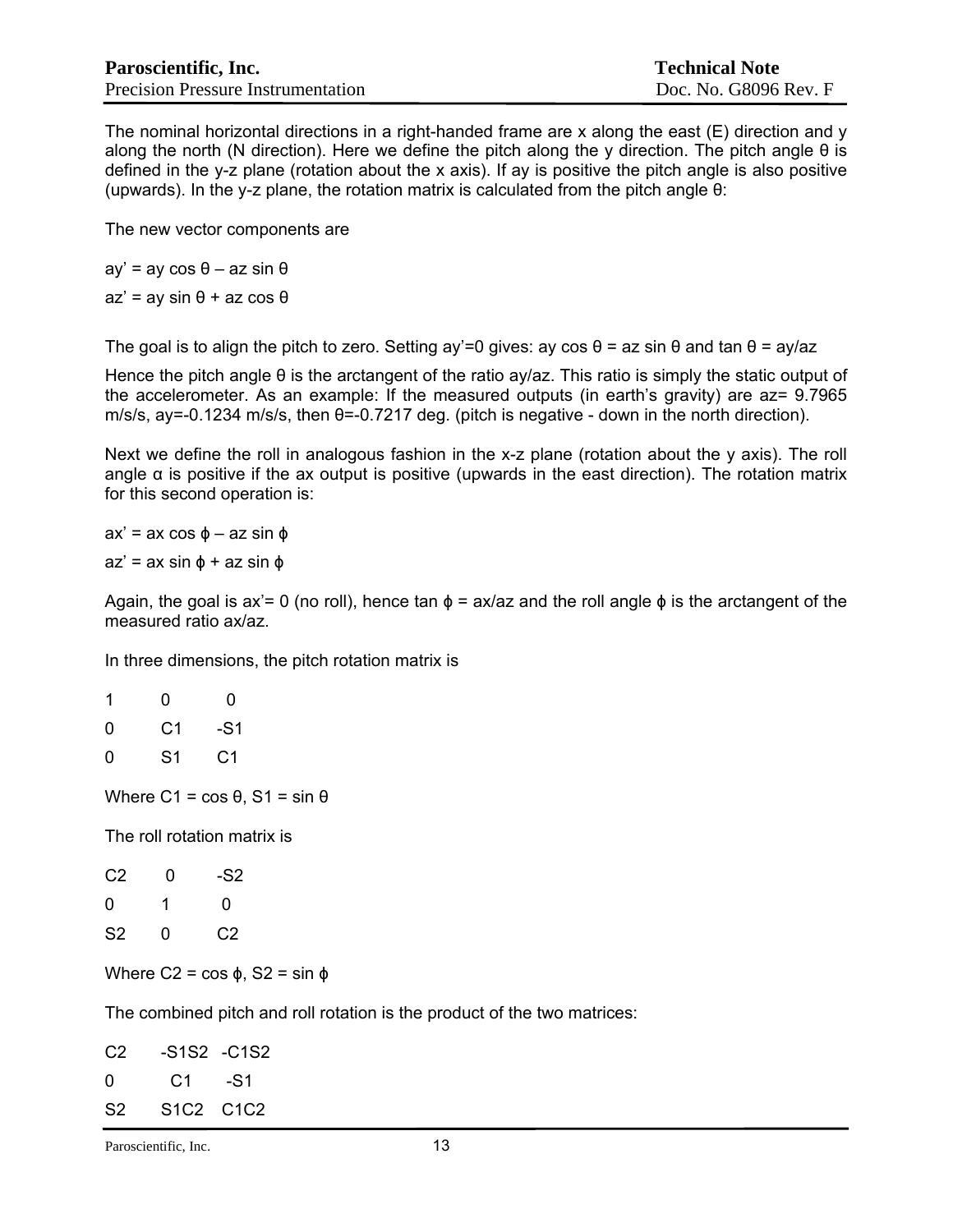The new acceleration vector output aligned with the true horizontal plane is the measured output vector components multiplied by the combined matrix. The horizontal alignment will eliminate any cross-axis errors in the ax' and ay' outputs if the vibration is truly vertical.

## **Yaw Correction in Matrix Form:**

We define the yaw angle  $\alpha$  as a misalignment of the ax (east) output in the direction of ay (north) (rotation in the x–y plane about the z axis). This is not easily determined except with a known directional input in the horizontal plane. This could be determined on an x/y shake table or with an earthquake signal from a known location. As shown above, it could also be measured by rotating the ay axis into the vertical direction and measuring the ratio ax/ay in a static field (prior to deployment).

In a deployed horizontal direction, the only signal stems from an external vibration with (measured) amplitude ∆ax and ∆ay. As before, the two-dimensional rotation in the horizontal plane is

∆ax' = ∆ax cos α – ∆ay sin α and ∆ay' = ∆ax cos α + ∆ay sin α

Again, the goal is ∆ax' = 0 (no cross-axis sensitivity if the vibration is along ay) and we find the yaw misalignment as:

tan α = ∆ax/∆ay

The yaw correction in a three-dimensional matrix (where C3 = cos  $\alpha$  and S3 = sin  $\alpha$ ) is:

| C3 | -S3 | 0            |
|----|-----|--------------|
| S3 | C3  | 0            |
| 0  | 0   | $\mathbf{1}$ |

The yaw correction can be combined with the pitch-and-roll correction into a single 3X3 matrix:

| C2C3        |             | $(C1S3 - S1S2C3)$ $(C1S2C3 + S1S3)$  |                                       |   | -ወ |
|-------------|-------------|--------------------------------------|---------------------------------------|---|----|
| <b>C2S3</b> |             | $(C1C3 - S1S2S3)$ $(-S1C3 - C1S2C3)$ | For Small Angles<br>(radians) »»»»»»» | α | -0 |
| -S2         | <b>S1C2</b> | C <sub>1</sub> C <sub>2</sub>        |                                       | Φ |    |

The somewhat uneven look of the matrix elements is a consequence of the fact that threedimensional rotations are performed in three steps that are not commutative. But, if properly calculated, the matrix constitutes a proper rotation with a determinant of 1. The magnitude of the g vector is unchanged under proper rotations and the matrix is valid at all angles even if they are far from cardinal directions.

Paroscientific, Inc. 14